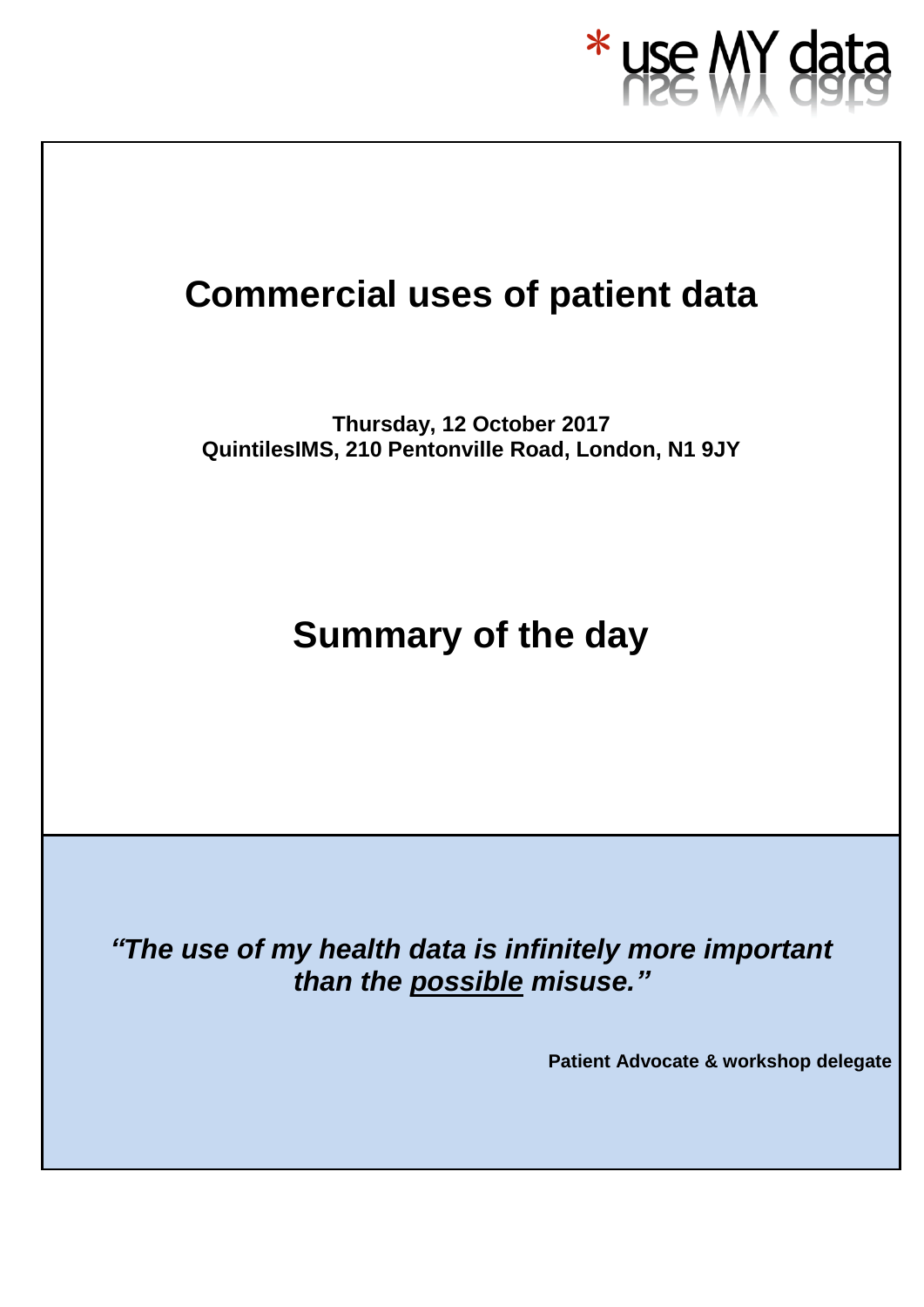# $*$  use  $/$ **Y** data

| <b>Contents</b>                    |                                                                                                                                                                   |         |
|------------------------------------|-------------------------------------------------------------------------------------------------------------------------------------------------------------------|---------|
|                                    | Chair's welcome & overview of the day                                                                                                                             | Page 03 |
| <b>Session 1</b>                   | Why do commercial companies need health data?                                                                                                                     | Page 03 |
| <b>Session 2</b>                   | How are patient data used to provide the insights and evidence that the<br>NHS needs to deliver and evaluate services to provide better outcomes<br>for patients? | Page 05 |
| <b>Session 3</b>                   | How does a commercial company support the NHS and pharmaceutical<br>industry in conducting clinical trials and real world evidence studies in<br>disease areas?   | Page 07 |
| <b>Session 4</b>                   | How does the pharmaceutical industry use patient data?                                                                                                            | Page 09 |
| <b>Session 5</b>                   | What steps does a company need to go through to be able to access patient<br>data?                                                                                | Page 12 |
| <b>Session 6</b>                   | Openness and transparency - could it be improved? What do patients<br>want?                                                                                       | Page 13 |
| <b>Session 7</b>                   | What would patients like the next steps to be?                                                                                                                    | Page 15 |
| <b>Chair's closing summary</b>     |                                                                                                                                                                   | Page 17 |
| <b>Acknowledgements and thanks</b> |                                                                                                                                                                   | Page 17 |
| <b>Appendix 1</b>                  | Complete list of the 'post-it note' questions & comments from delegates                                                                                           | Page 18 |
| <b>Appendix 2</b>                  | Organisations to whom delegates will feed back                                                                                                                    | Page 21 |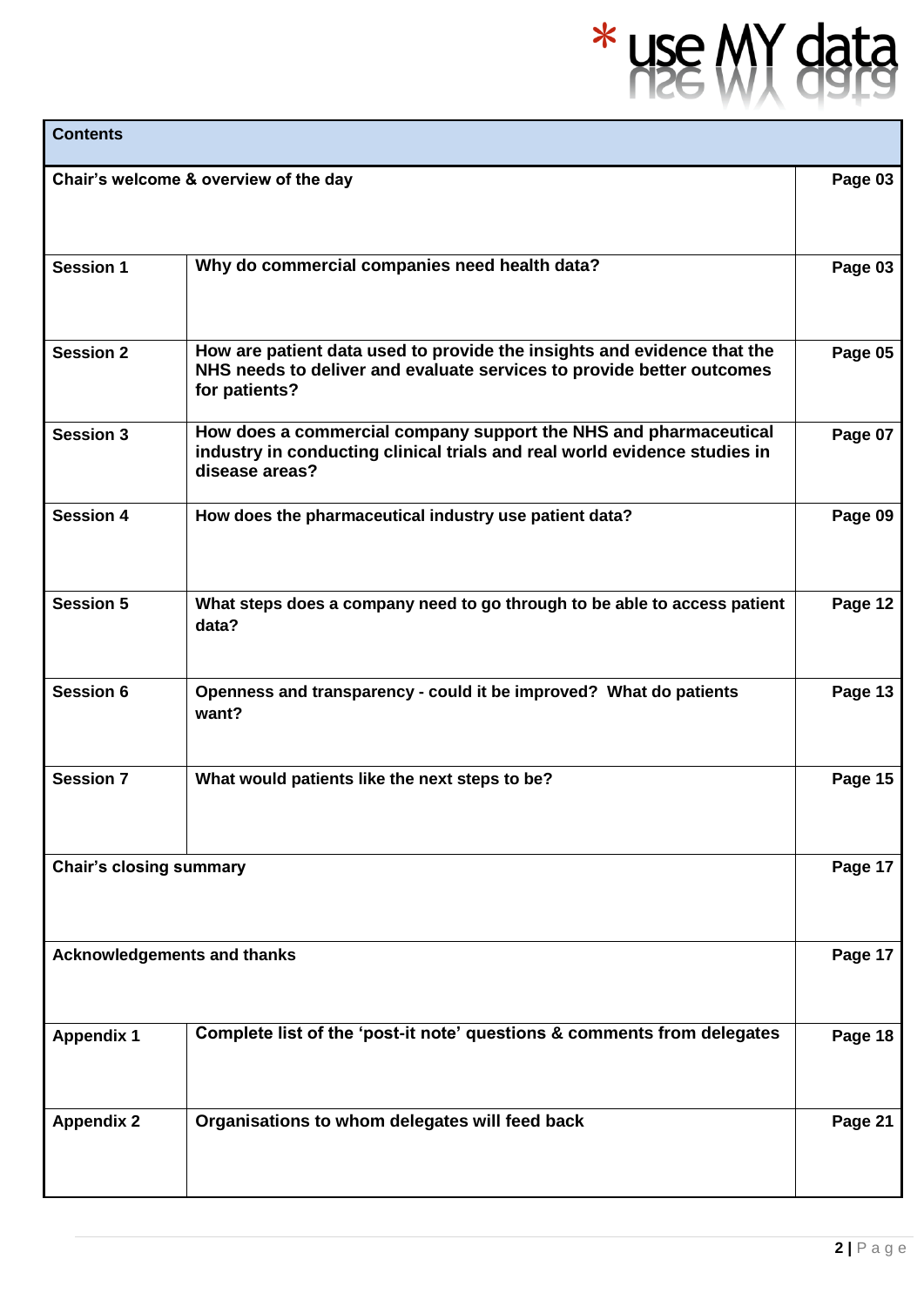**Chair's welcome & overview of the day**

**Mike Birtwistle Founding Partner, Incisive Health** 

Welcoming everyone, Mike highlighted that the day had been put together by use MY data members.

We tend to think of data as being in silos, which is not actually how the world is working e.g. companies collaborate with charities and this can generate concerns about the uses of data. It is important to get clarity, understanding and transparency right, in order for everything to work well.

The Leeds Institute for Data Analytics, QuintilesIMS and Understanding Patient Data were thanked for supporting the workshop.

#### **Session 1 Why do commercial companies need health data?**

**Nicola Perrin Head, Understanding Patient Data**

This session gave an overview of the different types of companies that access data. Commercial access is at the top of most people's minds when discussing concerns about the use of their data. It is understandable that people are nervous, as it is the scare stories make the headlines.

There are many companies currently accessing NHS data for a wide range of uses. There is variability amongst the public in terms of the acceptance of the use of patient data and some of this variation depends on the wording of the question.

Nicola referenced the Wellcome's Trust report *The One-Way Mirror: Public attitudes to commercial access to health data.* On balance, 54% of those surveyed supported companies accessing patient data. A significant minority, 17%, did not want patient data to be accessed for any purpose outside of the patient's direct care. The key issue for people was why access was wanted and what purpose the data would be used for; if there was a public benefit this was most important reason for allowing data be used.

The concerns were around the perceived harm of the data being passed to a third party, with two particular issues: harm to individuals and family, followed by concerns about the negative impact on society. The biggest concerns were about insurance companies having access to data.

Questions to address:

- **Why** do companies need patient data?
- Will companies **market** products to me because of my health condition?
- Will **insurance companies** discriminate against me?
- Does the **NHS** sell **patient data**?
- Can companies **make a profit** from patient data?
- Can companies be trusted to store the data safely?

The NHS by itself does not have the expertise or technology to develop what is necessary to improve health care, and needs support in this area.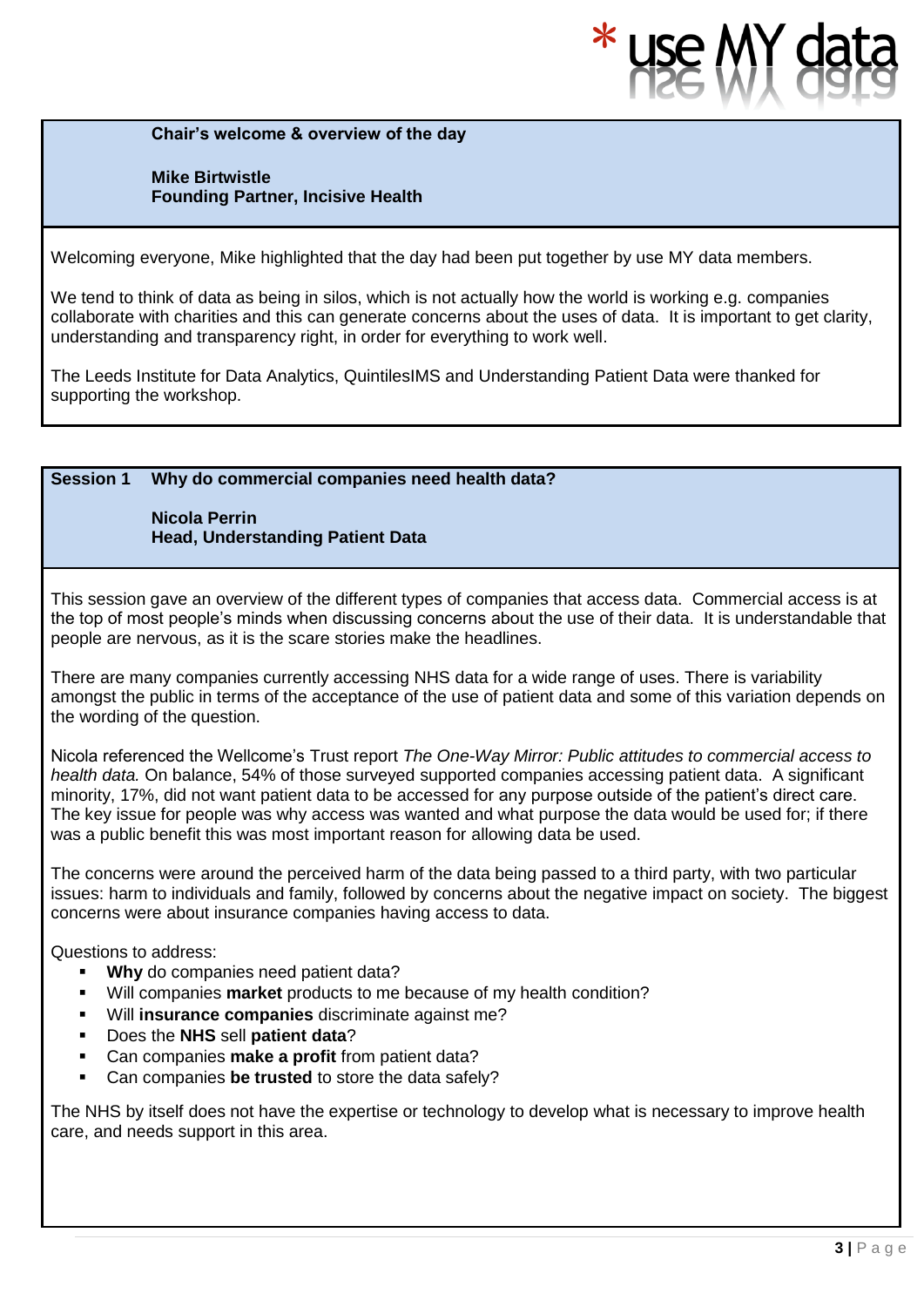**INDIVIDUAL CARI** 

**Using patient** data to improve health and care

**EATMENT AND**<br>PREVENTION

**PATIENT SAFET** 

**IDERSTANDIN**<br>DISEASE

EVALUATING<br>POLICY

Reasons for needing access to patient data:

- Individual care electronic patient records are provided by a software company, the chemist can access the patient record for prescribing purposes, wearables and apps are used for collecting personal data
- Improving diagnosis developing diagnostic tests and decision support tools through technology companies
- Treatment and prevention recruiting for clinical trials, testing new treatments and devices by following people up through their data
- Patient safety  $-$  looking at the impact of side effects
- Planning NHS services looking at patient pathways, identifying variation and designing more efficient services
- **Evaluating policy**
- Understanding disease  $-$  pharmaceutical companies want this understanding for developing drugs, the data can aid the development of personalised medicine and can help to understand the burden of disease and the potential size of the market

Insurance companies want access to data to help them decide appropriate cover charges. This can raise concerns amongst patients and the public as, unlike pharmaceutical companies, the insurance industry is not immediately part of delivering to healthcare.

There are two main purposes for insurance companies having patient data:

- individual applications for cover (personal identifiable data can only be accessed with the patient's permission)
- setting insurance premiums (anonymised data).

Patient data could lead to the setting of higher or lower insurance premiums. Macmillan Cancer Support is doing some work in this area, looking at travel insurance costs for those affected by cancer as the costs seem to be inappropriately high.

Will companies market products to you because of your health condition?

- Companies do not receive access to the name or contact details of an individual, and they are unable to directly contact the person or market to them.
- **.** It is more likely that an individual would receive targeted advertising because of their searches on Google – one in twenty Google searches are health related.

- **Q** Can credit rating companies e.g. Experian access patient data?
- **A** No, Experian do not have access to record level data from NHS Digital, but they do have access to anonymised group level or population level data.
- **Q** Could the NHS get royalties from the use of data for commercial applications? Is the NHS realising the value of patient data?
- **A** NHS Digital is not allowed to sell patient data, it operates a cost recovery only.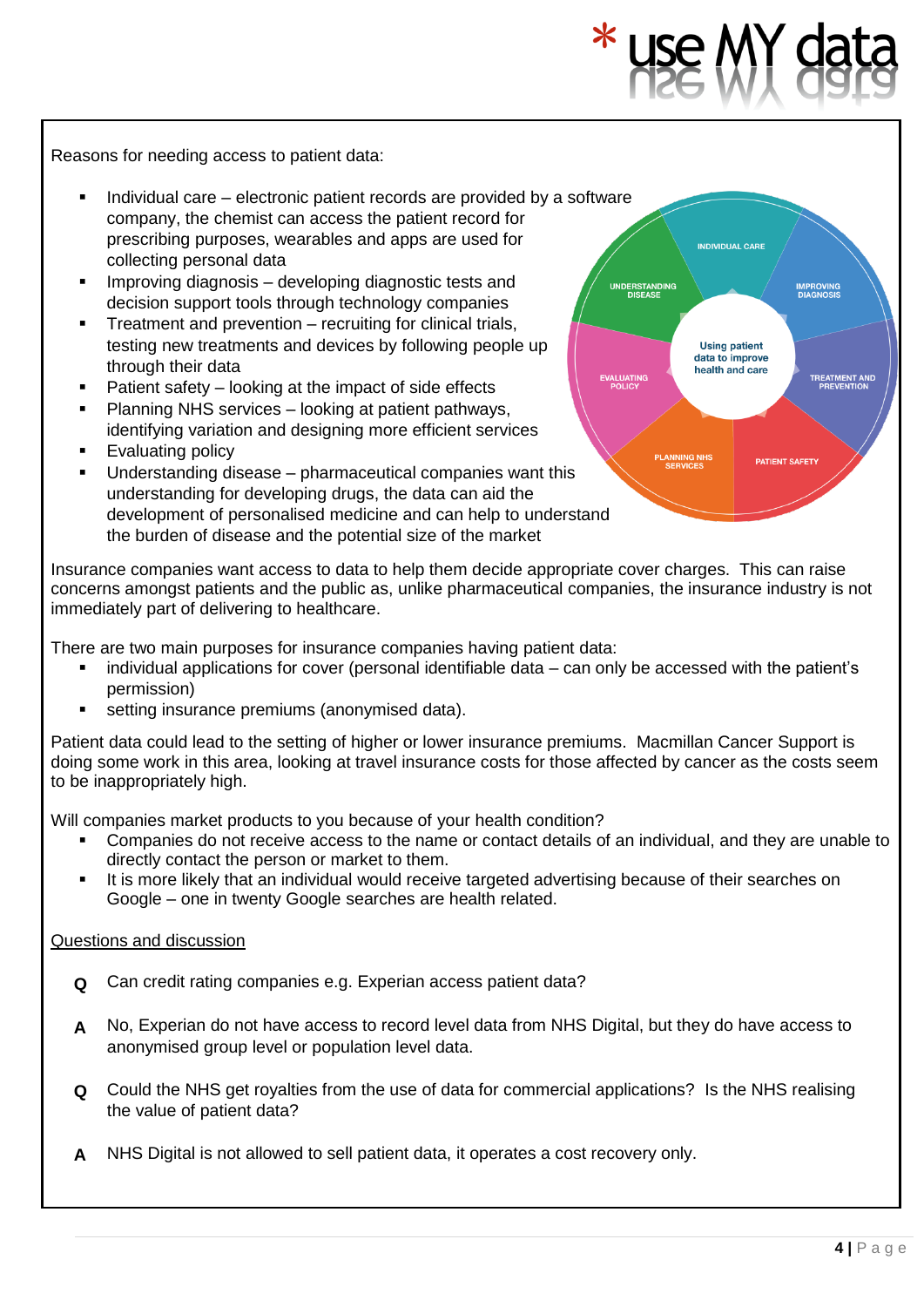- **Q** Should the NHS get a reduced price for services / products which are developed as a result of NHS patient data?
- **A** There are lots of difference commercial business models and the right one for this has not yet been found.
- **Q** What are the differences between depersonalised, anonymised, pseudonymised?
- **A** The definition of 'de-personalised' is that it sits between identifiable and anonymised, so this would be likely to be individual level data but no personal identifiers. There is new legislation coming in about the ability to identify someone from pseudonymised data. Understanding Patient Data's website has helpful information on the categories of data identifiability <https://understandingpatientdata.org.uk/what-does-anonymised-mean>
- **Q** The NHS uses software for commercial companies to provide services – how are providers known to be secure?
- **A** Providers go through an extensive procurement process. The company has to be able to demonstrate its security. There are a limited number of providers. The NHS should have the highest levels of protection, and this is always front of mind for NHS Digital.
- **Q** Are opportunities to ensure ethical employment practices embedded right from the start?
- **A** This question led to a short discussion on ensuring that private companies have good practices in terms of paying the living wage and that they do not operate 'off-shore'.

#### **Session 2 How are patient data used to provide the insights and evidence that the NHS needs to deliver and evaluate services to provide better outcomes for patients?**

#### **Sue Beecroft CEO, Harvey Walsh Limited**

This session examined how a commercial company provides commissioning support to the NHS, describing which data they have access to, in order to undertake this work.

Sue gave an overview of Harvey Walsh, which is a healthcare informatics and patient outcomes consultancy, originally set up to support the implementation of national guidelines. Harvey Walsh works with the NHS, pharmaceutical companies and patients.

Within the healthcare system some parts have good data, but it is difficult to compare across areas. The company has to follow procedures set down by NHS Digital that are acceptable and work within the NHS N3 environment. They will approach NHS Digital for data including: Hospital Episode Statistics (HES) data, Quality and Outcomes Framework (QOF), GP prescribing and anonymised primary care data.

HES data is considered as pseudonymised; there is a random identifier which means someone can be tracked through the system, and allows all the records for one person to be linked together, without knowing who the person is. It is treated as record level data and everything is coded, although because there are so many data records for any person, it is not straightforward to analyse.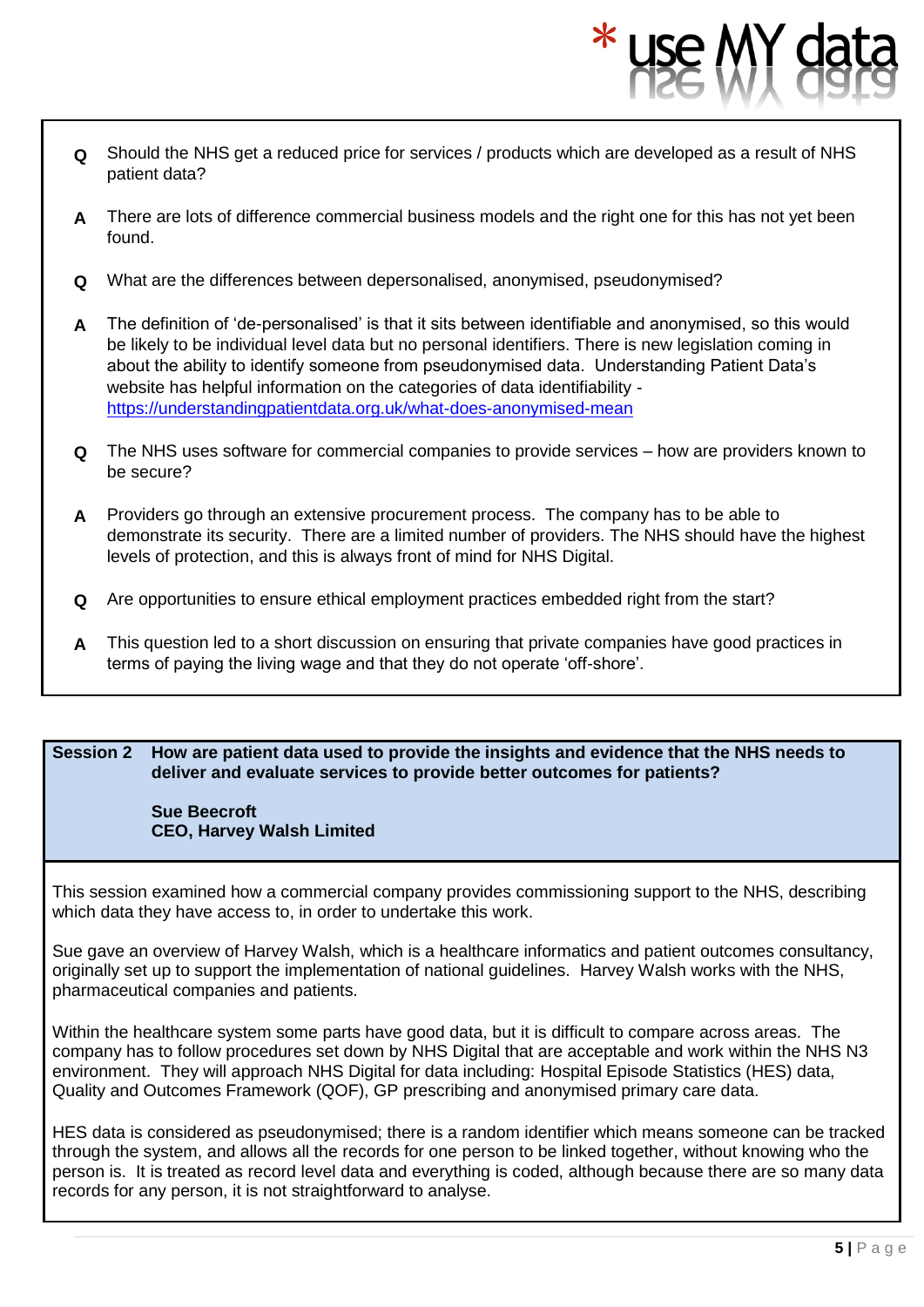The data is received via a monthly electronic download from NHS Digital. After receiving this download, it is then further encrypted by Harvey Walsh.

Harvey Walsh uses the HES data to provide services for: a wide range of charities, Public Health England, pharmaceutical companies and academic health networks. These services must always show patient benefit.



HES data is very strictly controlled. Last year the company had to take a data server, AXON, offline – as it was not recorded in their Data Sharing Agreement that the server was hosted in a server centre in Maidenhead. Harvey Walsh had to go through very strict NHS Digital audit before going back online. NHS Digital do a huge amount of work to ensure the correct use and control of data. The breach of the Data Sharing Agreement had a massive impact on Harvey Walsh: cost of lost business, lost people and reputational damage.

Sue referenced a series of case studies, which demonstrate benefits to the public.

- An oncology project in renal cancer, which described how there was a variance around the country in terms of access to treatment and time to treatment. The project helped identify local pathways and introduced education, training and support to reduce time lines. An interactive dashboard was produced, which is in its third year and improvements are starting to be seen. A working group has been convened around best practice for renal cancer.
- The Academic Health Science Network (AHSN) using data around stroke to enable GPs to see where they sit within their peer group in terms of cost of treatment, bed days etc. for their stroke patients.
- Working with the Royal National Institute of Blind People (RNIB) to address massive variation in cataract surgery. This led to analysis, report and a publication which highlighted variance and service disparities.

- **Q** Why can't NHS Digital run the data to provide the same services?
- **A** Harvey Walsh do not charge the NHS. Others such as pharmaceutical companies provide the payment and the outputs are provided to the NHS.
- **Q** How are priority decisions made around what is analysed, who is driving this: the NHS or pharmaceutical companies?
- **A** There are expert user groups including consultants, GPs and epidemiologists who may identify a need and approach a company for support, or it may come directly from a company. Sometimes Harvey Walsh may identify a need, sometimes clients will ask Harvey Walsh to look at something. Matching clients depends on who has a current need.
- **Q** NHS N3 network – what it does and why you need it?
- **A** N3 is the secure network that the NHS transmits patient data through. Data must be kept and secured within the NHS. The use of data is strictly controlled. Harvey Walsh & Public Health England might have access to N3 but, just having an N3 connection does not give them the right to access and exchange data. N3 just provides the connectivity where such uses are permitted.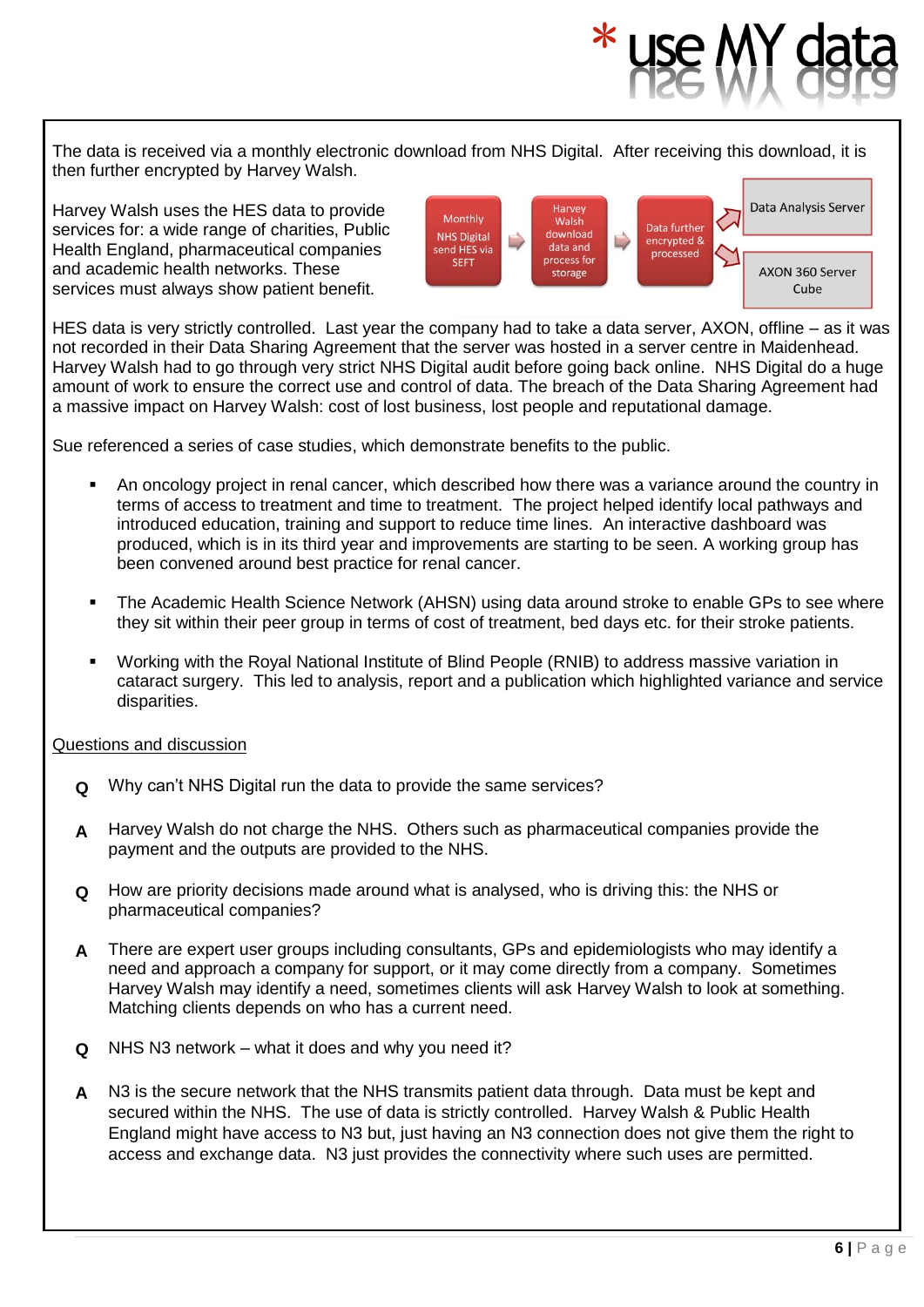- **Q** With two stage/elaborate coding, does it incur increased risk of data entry errors?
- **A** No, it's a security algorithm encryption takes place through algorithms so that there is no fear of data entry errors.
- **Q** Why does a pharmaceutical company pay for the service for the NHS?
- **A** This is ultimately to improve patient outcomes. A pharmaceutical company does not have access to record level data; the data is aggregated.
- **Q** You lost business when your system was taken down – how many competitors do you have?
- **A** There are about 30 to 40, with a range of sizes.

#### **Session 3 How does a commercial company support the NHS and pharmaceutical industry in conducting clinical trials and real world evidence studies in disease areas?**

#### **Tim Sheppard General Manager, QuintilesIMS**

This session explored how a commercial company uses patient data to support the NHS, looking at what types of data are needed alongside the information governance required to be able to access anonymised patient level data.

QuintilesIMS employs 50,000 people globally and is involved in 30% of the world's clinical trials. The data they analyse is anonymised. Pharmaceutical companies commission QuintilesIMS for global work, some of which takes place in the UK. QuintilesIMS's market is global as diseases are global; they want to improve access to good value medicines, to get the medicines doctors want to those patients who need it.

This is an important part of healthcare advancement which can be broken down into:

- Research and development disease insights: prevalence, diagnosis, treatment patterns, unmet needs
- Medical affairs and safety insight on how drugs are being used, patient safety and drug effectiveness
- Health economics inform assumptions on disease prevalence, diagnosis, treatment, burden of disease
- Commercial insights insight about how patients are diagnosed, monitored and treated.

As humans we generate a lot of data, especially when we are patients. As a scientific company QuintilesIMS is rigorous in its approach. They can also identify and source data from third parties, and combine with other datasets:

- Broad data broad datasets allow them to look generally at what's happening in a vast population
- Deep data the kind of very detailed data held in registries, hospitals

Tim highlighted a series of case studies to demonstrate how QuintilesIMS supports the NHS.

Using patient data for rare disease detection. Globally 350 million people suffer from what are described as 'rare diseases'. On average, it takes 4.8 years to be diagnosed. There are more than 7,000 different conditions so they are all unusual for a doctor to see. HES data can be used to try to identify these. For example, it was estimated that in the UK there should be 250 cases of a specific disease but only 100 cases were found, meaning there could be 150 undiagnosed cases.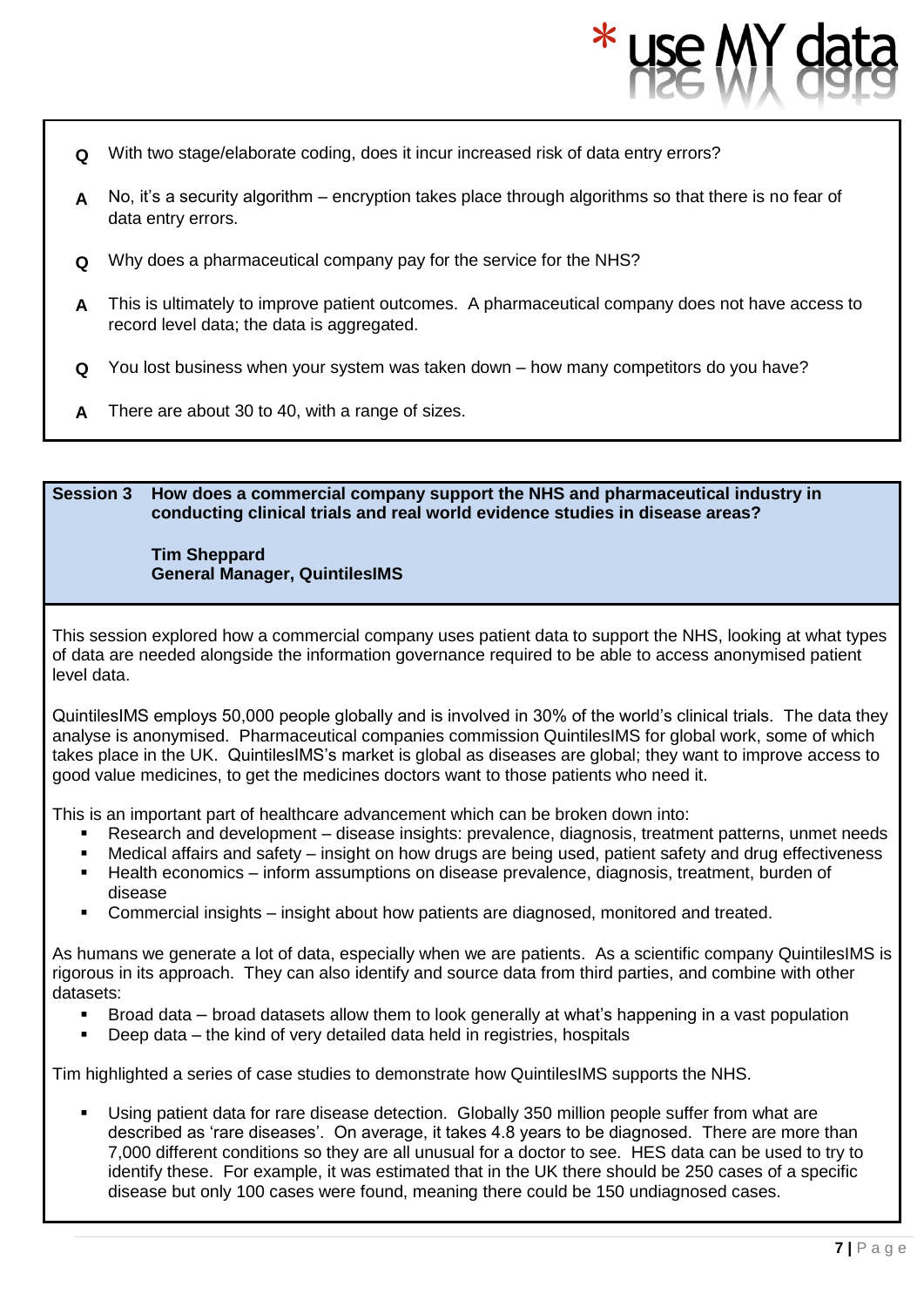Tim referenced work on the rare genetic disease, Fabry disease. The pathway to detect rare disease: ➢ National coverage of all hospital episodes in England collected in a single data source  $\triangleright$  Partnership with a specialist clinic to develop a risk stratification algorithm to find undiagnosed patients ➢ Alerts sent from a specialist clinic via email to physicians, with guidance to screen named patients for rare condition  $\triangleright$  Physicians carry out a diagnostic test. Challenges for clinical trials mean a new approach is needed. 48% QuintilesIMS use data and analytics to quantify patients for clinical trials. They received permission from NHS Digital to use data to do this. There is a lot of data around clinical trials; how many people are approached to take part, how many trials miss their target numbers and have to amend protocols and change the inclusion and exclusion criteria. It is possible to use informatics to attract more trials. Working with Cancer Vanguard hospitals to improve care, four areas came to light:  $\triangleright$  Establish medicine utilisation – many patients are not using recommended drugs or are not taking them the way they are supposed to ➢ Identify unwarranted variations in care across hospital sites  $\triangleright$  Drive citizen engagement – an app was developed to assess how hospitals were performing  $\triangleright$  Model potential savings – good care is usually cheaper than bad care.

- Using data QuintilesIMS can look globally at drug usage patterns. In some cases the UK has lower usage than other countries; this can then be examined regionally.
- New methods of pharmacovigilance  $-$  this is a direct to patient validation study, conducted with the European Medicines Agency. Its aim was to assess the extent to which data collected directly from pregnant women provides information on medication use and other potential risk factors throughout pregnancy. The results showed a large percentage (83%) were using non-pregnancy related medications during pregnancy.

For the work of QuintilesIMS, independent ethical approval committee is key and their work is often governed by multiple regulatory authorities.

- **Q** Do you anticipate having access to DNA data to access genetic markers?
- **A** Yes; we anticipate that we will have that at some point. It's really tricky though, as there is nothing more difficult than anonymising a genome. Colleagues in the US are working on how to do this.
- **Q** As a patient, if I opt-out of my data being used, how would my data be extracted from your dataset? Can a patient opt-out during a project?
- **A** QuintilesIMS uses anonymised data. NHS Digital upholds patient objections when data is identifiable but does not have to uphold patient objections when data is given in an anonymised form.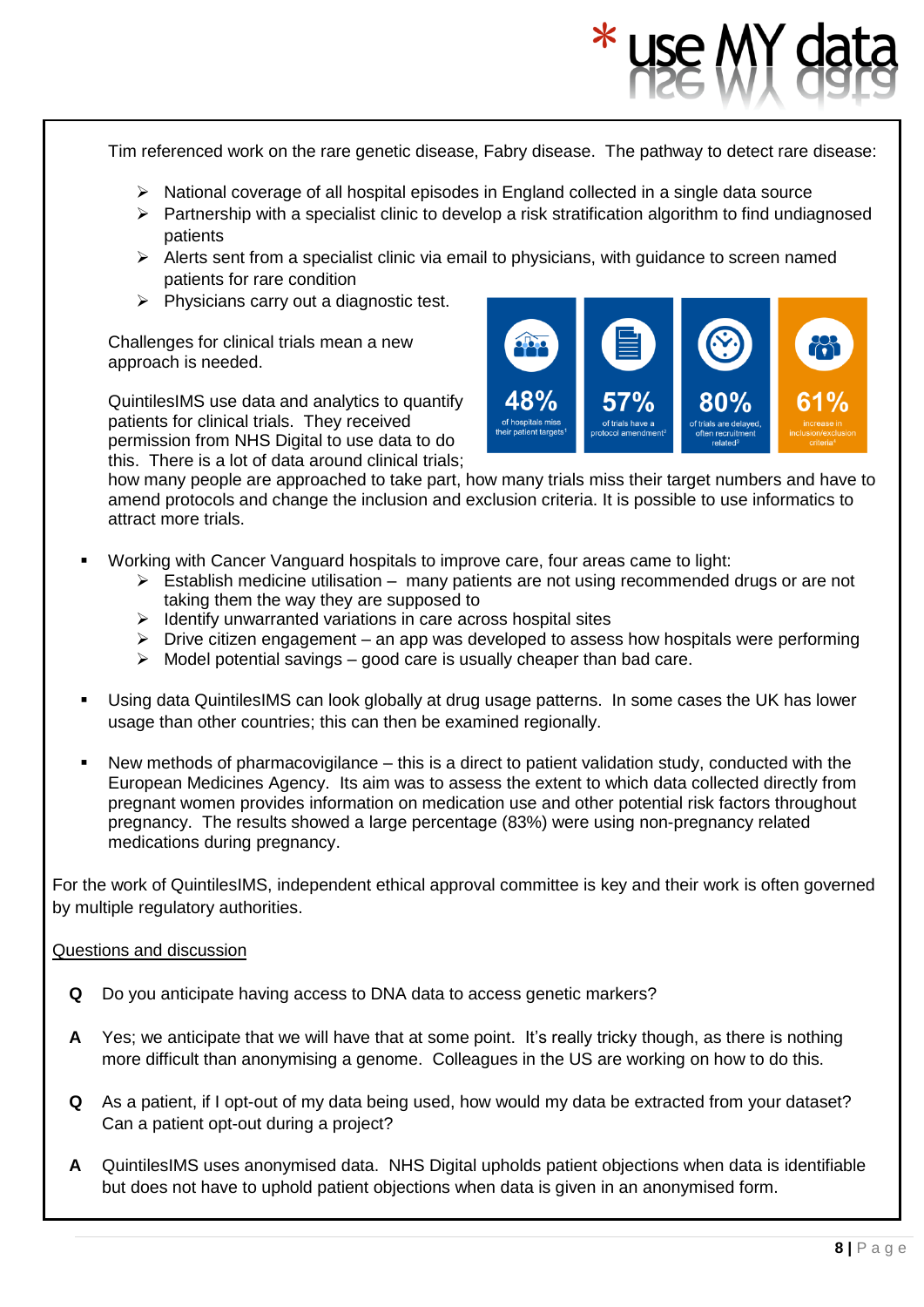- **Q** For drugs for which the costs are huge, such as Fabry disease, is your case finding only related to high priced drugs – for a big rake-off?
- **A** There are tricky ethical issues. The US has less of these issues as money is often thrown at drugs 'at any price'. It is different here. QuintilesIMS has not done the work just for expensive drugs, but inevitably rare disease has high costs for research and development.
- **Q** Do you collect data on ethnicity and how does it impact on the use of medication?
- **A** As much as possible is collected because of the impact of ethnicity on disease prevalence. However, this data is often passed on from the GP record, so it may be inaccurate or incomplete. Clinical trial data usually has more accurate ethnicity data. Genome data may be helpful in deciding upon the levels of drugs to administer for the best results.

A discussion on clinical trials followed, referencing how some hospitals have good take up rates and have access to free medicines through the trial. Other hospitals don't have the resources, the set up or the interest. However, it is important to understand the patient's point of view and why they may choose not to take part.

The contribution this data and analysis can make to early diagnosis was discussed. Early diagnosis is paramount for many conditions, especially cancers such as pancreatic cancer. The Routes to Diagnosis study benefitted from being able to use the HES dataset.

#### **Session 4 How does the pharmaceutical industry use patient data?**

### **Dr Shahid Hanif Head of Health Data & Outcomes, The Association of the British Pharmaceutical Industry**

**Tamsin Morris Real World Evidence Lead, AstraZeneca UK Ltd**

This session examined the types of patient data the pharmaceutical industry uses, how the data are obtained and what the controls are around the use of these data. It looked at how the data are used to better understand treatment patterns, burden of disease and outcomes.

There is a long process (life cycle) for a drug to come to market which involves discovery, development, market access, assessing safety and monitoring. The process can take over 12 years. As the drug goes through the lifecycle there is an increasing need for evidence and this is where data from the healthcare sector is needed.

The questions which the data answer are:

- Is the drug hitting an unmet need?
- **•** Is it improving patient outcomes?
- What effect does this have on the value of the medicine?

Sources of patient data include electronic health records as well as data from pharmacies, disease registries and imaging data. The data tends to be in the pseudonymised or fully anonymised form.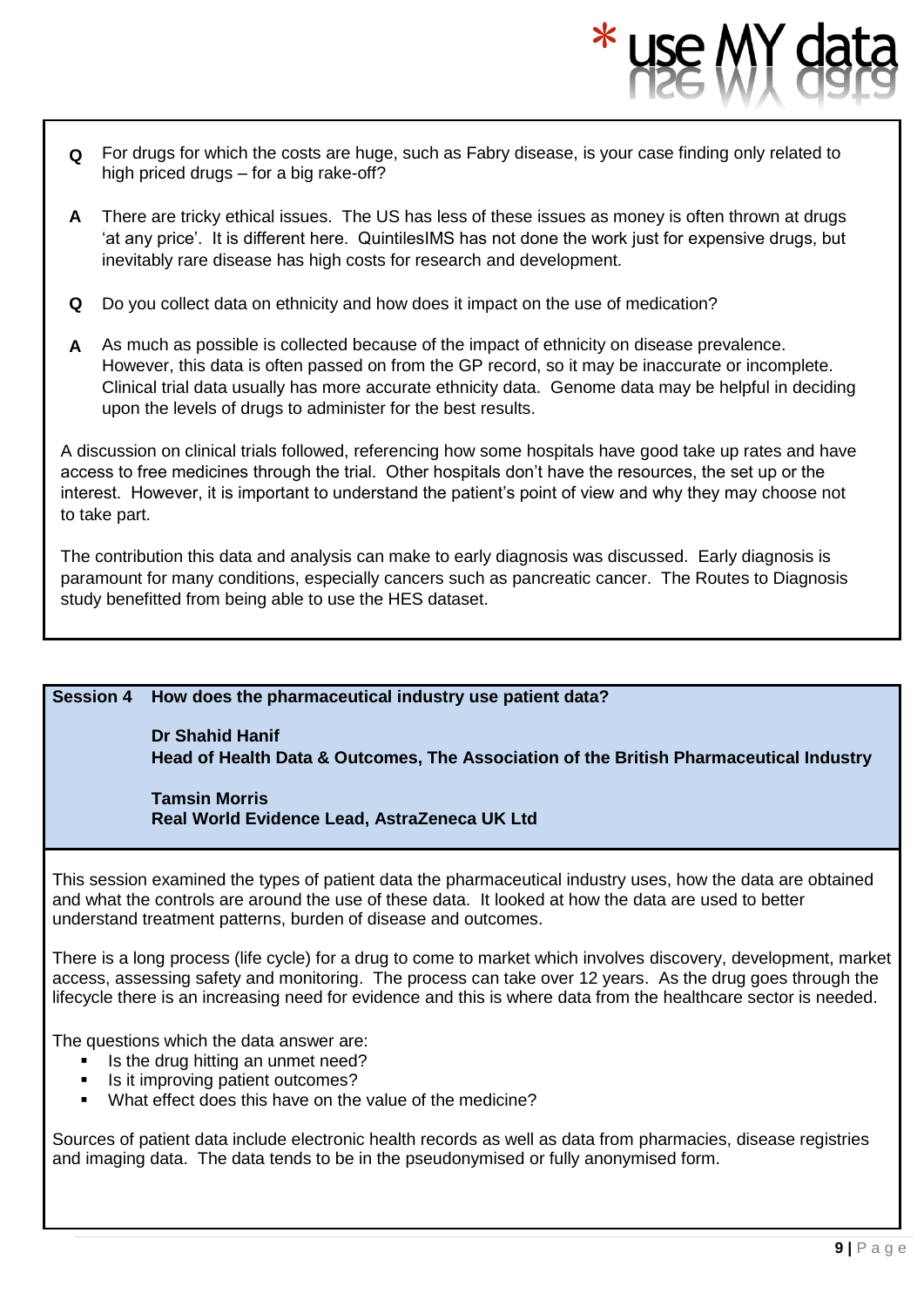The companies have to follow guidelines around data management and there are policies in place around data

security. The access to the data is controlled and is considered as 'effective informed consent'. There is a balance involved between patient risks and benefits.

Other key considerations:

- **Effective informed consent**
- Balancing or communicating patient benefits and risks
- The ABPI code of practice
- Sharing clinical trials data
- Patient engagement / communication.

There is a move between companies to share clinical trials data but have to consider that all companies have different policies in place when they undertake trials. A key element to this is patient engagement and effective communication. In contrast to clinical trials data, is the data which is collected in the 'real world' known as Real World Evidence (RWE). It is known that clinical trials are run under optimal conditions with highly selected populations, so it is important to measure how the drug performs once it is being universally used in routine clinical practice.

RWE complements clinical trial data and is being increasingly used to support decisions and support patients.

There are several healthcare decision makers who impact the drug's use:

- Patients need confidence that the drug is the right choice
- Healthcare professionals need to believe it is right for their patients
- Payers need to believe the drug is value for money
- Regulators need to know whether the drug works and is safe
- System need to know whether the drug is beneficial in terms of outcomes.

Several case studies were outlined, including:

- Monitoring the safety of the medicine, which may lead to licence changes if necessary.
- Understanding cancer diagnoses, outcomes & treatments using the Simulacrum, an artificial dataset which models some of the properties of the Cancer Registry dataset, but does not contain real patient data. It will allow researchers to develop and define data queries, before submitting them to Public Health England analysts to be studied in the 'real' data. The researcher will then receive aggregated results, once approved by the Office for Data Release. The project has involved AstraZeneca, QuintilesIMS & Health Data Insight.
- Partnership with 'Patients like me' to create a community of patients which will help develop, support and establish which medicines are needed. AstraZeneca has a five-year strategy to investigate what patients like, how clinical trials should be developed, the impact of side effects and understanding the patient experience.

- **Q** Referencing the Patients Like Me work, has AstraZeneca considered approaching other patient led charities e.g. brain tumour charities, who are already doing this work?
- **A** Yes, we have and we do. One of the benefits of 'Patients like me' is that it is international and most drugs have an international target market; AstraZeneca is looking at initiatives to work with other patient groups / charities.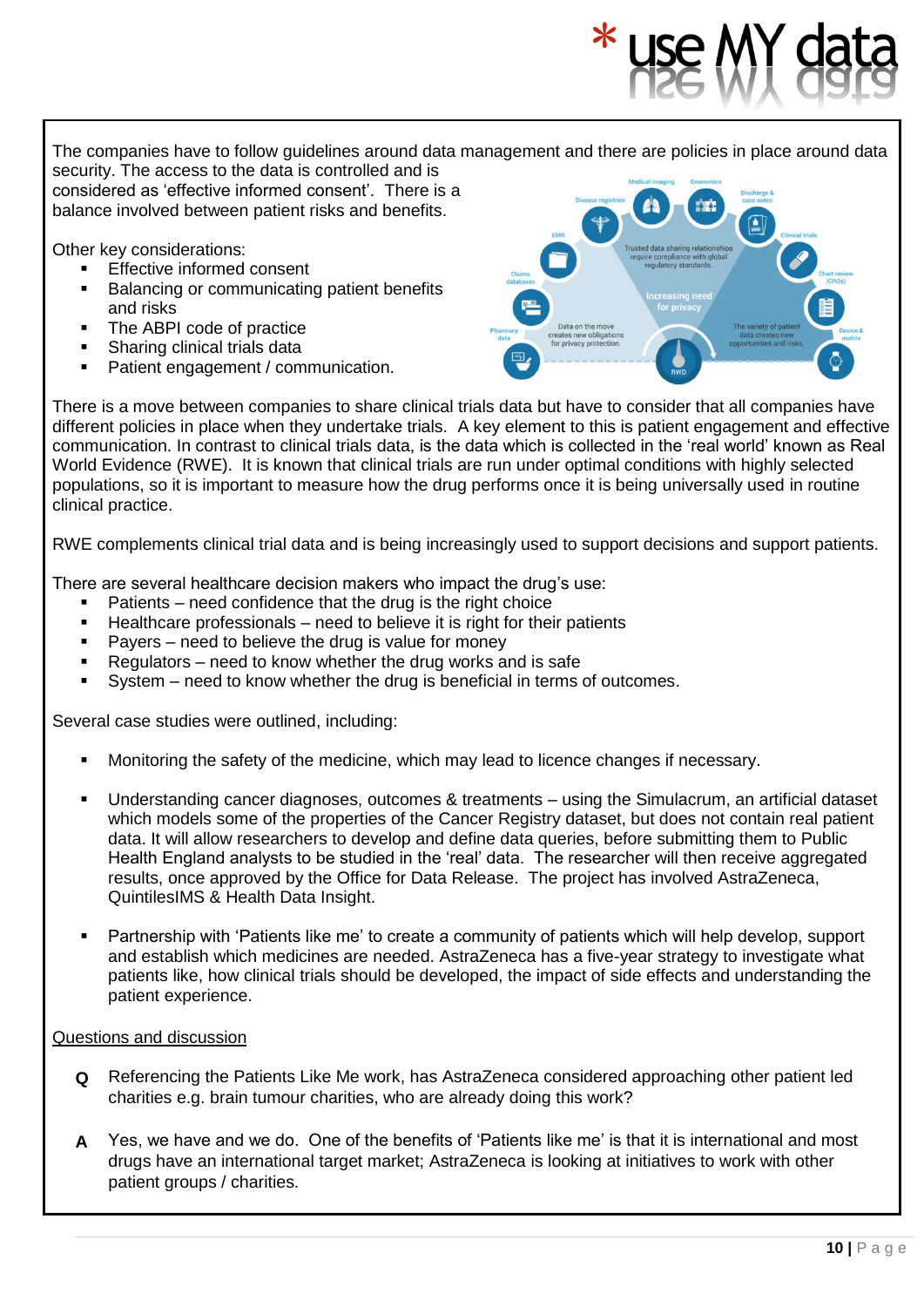- **Q** When will Simulacrum be available?
- **A** The finalised simulated data will be ready to share with the public by the end of 2017, with the launch in early 2018.
- **Q** How can organisations, such as The Brain Tumour Charity, obtain analyst resources at Public Health England (when this is too costly for the organisation)?
- **A** The Association of the British Pharmaceutical Industry funds analysts at Public Health England and it could be possible to look at joint initiatives.
- **Q** If drugs get to market quicker, through better data access, will this bring the price down?
- **A** As we develop the use of Real World Evidence to get the drugs to market more quickly and efficiently, then this should lead to reduced development costs.
- **Q** Are obsolete drugs monitored?
- **A** There are drugs which are outside the patent. The process of NICE is to get better drugs to the patients and to remove the old ones, but it is also the responsibility of the NHS to do this.
- **Q** Both speakers have expressed how important patient data and its use is, so why are patients refused entry to some drug company events and meetings?
- **A** There are some communication problems around informing the patients about the outcomes of the projects where patient data has been used. Some meetings are not for the 'public', which is why entry may have been refused as it is not permissible to 'promote' prescription only medicines to the public. The Association of the British Pharmaceutical Industry has discussed this with the (then) Health and Social Care Information Centre, regarding clinical trial data.

AstraZeneca is committed to keeping patients involved in their clinical trials informed and has a website that participants can visit to see the outcomes of the trials they have taken part in [https://www.trialsummaries.com/Home/LandingPage.](https://www.trialsummaries.com/Home/LandingPage)

The patient who asked this question followed up to say that, as patients provide the data. they are not 'the public'.

- **Q** What are the rules and regulations for access to Real World Evidence? Are there rules and regulations where, if you could push the limits just a little bit, you could add value to our healthcare?
- **A** Pharmaceutical companies are keen to push the boundaries so that they can get better drugs to market. The Life Science Industrial Strategy references pushing boundaries.

This led to a discussion about how patients are often considered to be quite low on the 'stakeholder' pecking order and that this can disengage patients. Pharmaceutical companies need to take a 'brave pill' to address this and find better ways to work with patients.

- **Q** Can the pharmaceutical companies influence how the NHS displays its data?
- **A** Pharmaceutical companies cannot directly influence, but can put time into the innovative presentation of data, as well as investing in analysis.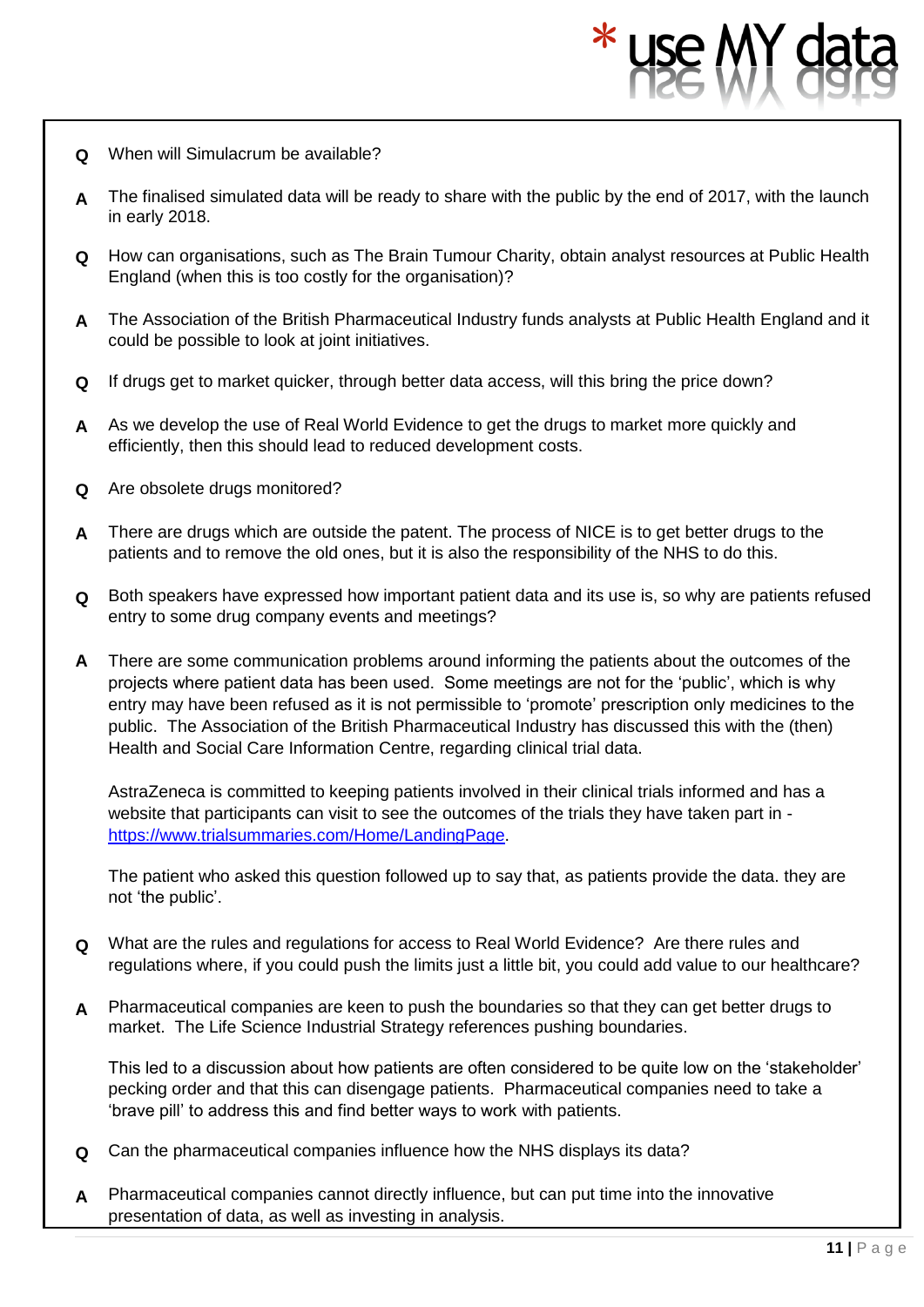#### **Session 5 What steps does a company need to go through to be able to access patient data?**

#### **Garry Coleman Head of Data Access, NHS Digital**

In this session we heard what NHS Digital needs to see from a commercial applicant, in order for the data to safely flow to their organisation, including the steps, checks and tests involved.

Garry began by addressing points that arose in earlier sessions:

- NHS Digital does not make money from giving out data but they do charge for the service. NHS Digital's approach is the less data they give out the better. Wherever possible, they provide routinely available aggregate data.
- The encryption of patient data is such that it is not possible to trace back to a patient's NHS number.

NHS Digital wants to ensure that the data they supply is used appropriately and all applicants must go through the Data Access Request Service. NHS Digital holds large quantities of data and their applicants include academia, researchers, the NHS and currently approximately 30-40 private companies.

#### Questions and discussion

- **Q** Can a researcher come back for more data, if they realise that is necessary?
- **A** It would depend on the purpose, but it is acceptable for the applicant to reapply if necessary.
- **Q** Can more detail on the process be given; help with checking forms?
- **A** Public Health England offers a service for checking the Office for Data Release forms. NHS Digital charge for the costs of accessing the data at the end of the application process. NHS Digital want to help people to get it right.
- **Q** If the applicant has consent from people to access their data, do they still need to have all the security checks?
- **A** Yes, definitely.
- **Q** Is the purpose to secure money for the NHS?
- **A** No, it is purely to benefit the health and social care system

A brief discussion followed on how private companies can employ people to make funding requests, but this is difficult for small charitable organisations. It is important to make sure that the results are put in the public domain.

- **Q** Can organisations be penalised if they fail an audit?
- **A** No, they are only charged for the work that was done by the auditors. All the audits are published on the NHS Digital website.

A discussion followed about the provision of aggregate data and how, if a data breach occurs, the offending company must destroy the data they have been given.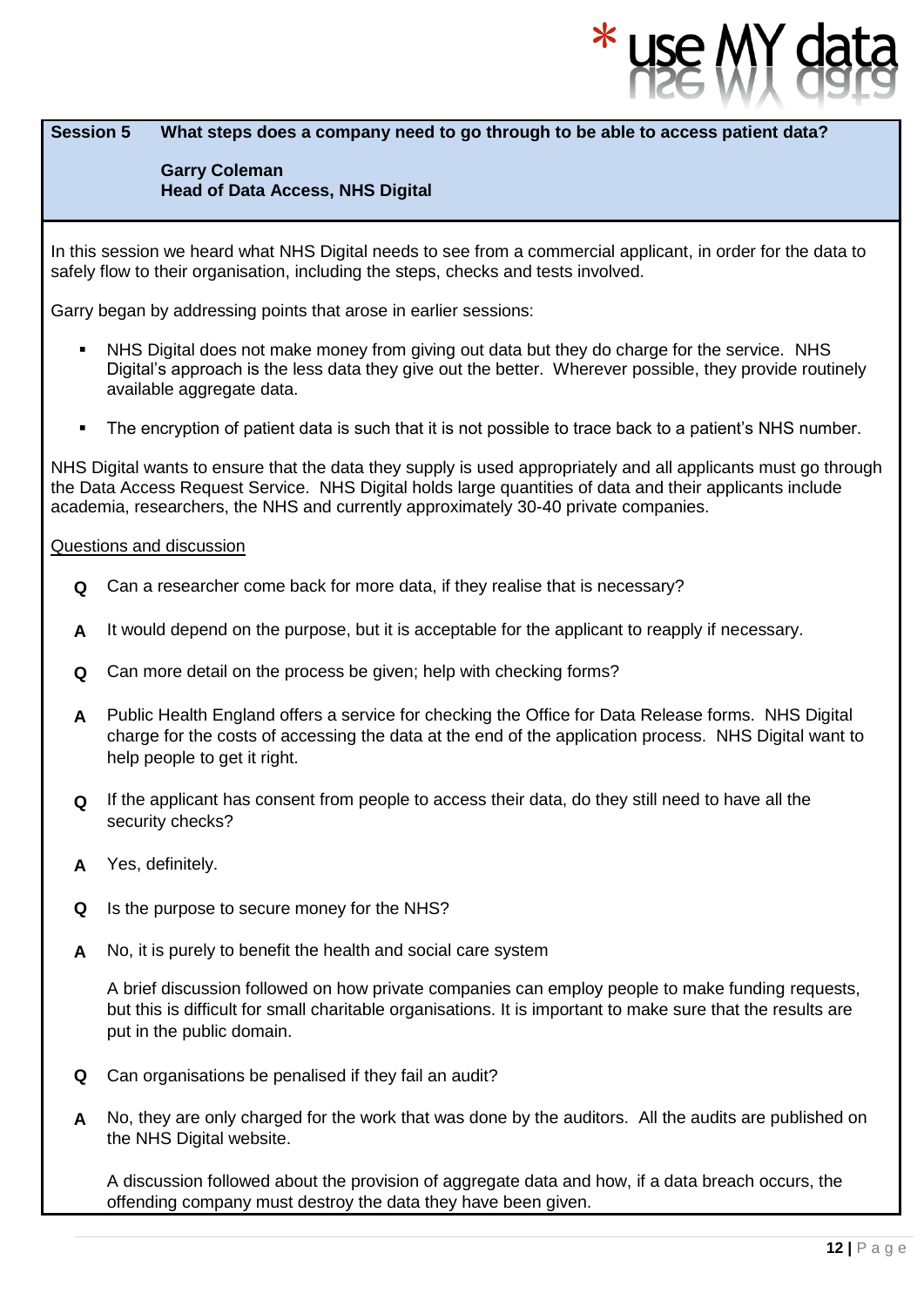#### **Session 6 Openness and transparency - could it be improved? What do patients want?**

#### **Sam Smith Coordinator, medConfidential**

The session was planned as a joint session with medConfidential and a Patient Advocate from use MY data. However, due to illness our Patient Advocate was unable to take part.

The session examined who checks that your data have been used properly, how a patient can find out where their data have been used and what choices patients have about their data being used. Can awareness, transparency and choice be improved?

Sam emphasised the importance of people needing to have information in order to make a decision about opting in or opting out of their data being used. There are questions around whether people really know what choices they have, the impact of their choices, whether those choices are actually respected and if their data are used appropriately.

medConfidential do not take a position on any particular pharmaceutical or commercial companies. Their position is – do you have the information needed to make an informed decision about consent?

The incentives for academics is to write papers and get them published. Commercial organisations have a different incentive: to make money for their shareholders.

Although data is reported as being anonymous it is possible to identify people from the dates they had treatments. There is commercial sensitivity and companies sometimes keep secrets. It is important that data is consensual, safe and transparent.

Do you know where your data goes? It comes down to secrecy. There must be full transparency over where your data goes.

Sam gave some examples of where he did not think there was enough transparency:

- Harvey Walsh and its data breach
- **Public Health England & the Cancer Registry**
- **Health Data Insight.**

- **Q** I get the impression that you don't approve of collecting data? When researchers get patient data it hasn't handed over to just anyone. It is not in a researcher's interest to try to hack in and identify patients. NHS Digital don't just give it out to anybody, there has to be an approved protocol in place.
- **A** Picking up on comments about commercial users, data doesn't just go to researchers. This is much more like a credit history that is really hard to replace when it's been screwed up. Are you sure that everyone will be perfect when they have the data?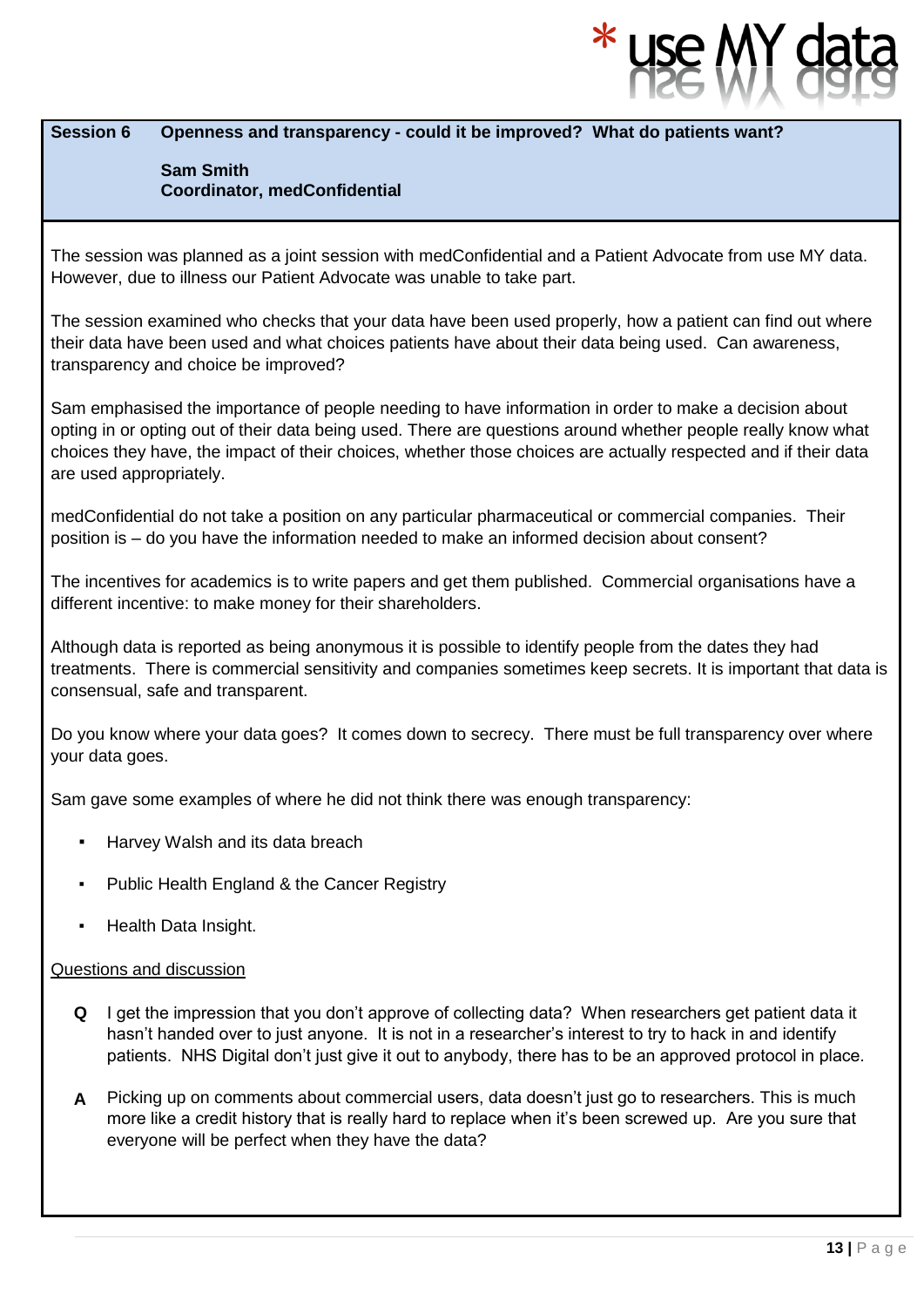- **Q** As a cancer patient, I have never been asked to give my consent?
- **A** The cancer registry has serious problems.

*Nicola Perrin answered this question:* A recent review by Macmillan Cancer Support and Cancer Research UK demonstrated how low awareness of the Cancer Registry is, and work is being done to raise awareness. Nothing is ever risk free (regarding reidentification) and there should be strong (criminal) sanctions if anyone deliberately reidentifies data. New regulations will address this.

- **Q** Going back to the purpose of accessing/using data you do accept that the use of data can advance medical care? We've seen a slow-down in the use of data. What are your reflections on that?
- **A** The slow-down could have been resolved more quickly. Regarding the new criminal offence for reidentification of data – medConfidential has asked the Department of Health if this applies to HES data. The answers are unclear.
- **Q** What would make Sam happy in terms of data protection?
- **A** Ticks in all the boxes on the [scorecard.](http://medconfidential.org/for-patients/loopholes/) Is Cancer Registry data going to be included in the booklet sent to everyone (about the National Data Opt-out?) There has to be fair processing.
- **Q** Who should be in the room next, with the same level of openness that both Harvey Walsh and QuintilesIMS have had today?
- **A** Probably Public Health England and the Cancer Registry, who have refused to have a dialogue for two years. They published the data release register with justifying data as "depersonalised" for data releases that occurred over a year before the framework was published (and the term defined).

|                                                      | Consensual                       | Safe                   | <b>Transparent</b>                                    |
|------------------------------------------------------|----------------------------------|------------------------|-------------------------------------------------------|
| <b>GPs - Direct Care</b>                             | v                                | v                      | v                                                     |
| GPs - local CCGs / councils                          | v                                | Varies by<br>recipient | Depends on GP                                         |
| GPs - research copies                                | v                                | <b>Unknown</b>         | ×                                                     |
| <b>Hospital - Direct Care</b>                        | v                                | v                      | v                                                     |
| Hospital - local sharing                             | By 2020                          | Varies by<br>recipient | By 2020?                                              |
| <b>NHS Digital: SCR controls</b>                     | v                                | v                      | In 2018                                               |
| <b>NHS Digital: Safe Setting</b>                     | v                                | v                      | v                                                     |
| NHS Digital: Sale of hospital<br>records             | <b>X</b> (opt outs<br>ignored)   | x                      | Partial: now:<br>More: late 2017:<br>Full: Late 2018. |
| NHS Digital: Commercial<br>reuse of hospital records | <b>X</b> (opt outs<br>ignored)   | ×                      | ×                                                     |
| NHS England: CSUs /<br>councils / national           | Variable                         | <b>Unlikely</b>        | ×                                                     |
| DH family:                                           |                                  |                        | https://medconfidential.org/for-patients/loopholes/   |
| PHE disease registries                               | <b>x</b> (no fair<br>processing) | ×                      | <b>X</b> (proposed as a<br>postcode lottery)          |
|                                                      | <b>x</b> (misleads<br>patients)  |                        |                                                       |
| CPRD @ MHRA                                          | $V$ (Tyne 1)                     |                        | Partial (unknown:                                     |

There are times you do need 100% of the data (as compared to 98%) and a database of all tumours is probably one of them. Our democracy has processes for deciding those things.

- **Q** Where would you put the line?
- **A** That's what we have the Confidentiality Advisory Group (CAG) for. We need a method to have a continuing conversation. The Opt-out should be statutory – so there is a democratic process for when the Opt-out doesn't apply. The Confidentiality Advisory Group was strengthened in the Care Act 2014, but the Regulations haven't been laid to implement that yet (they're (currently) awaiting the definition of the Caldicott Choice).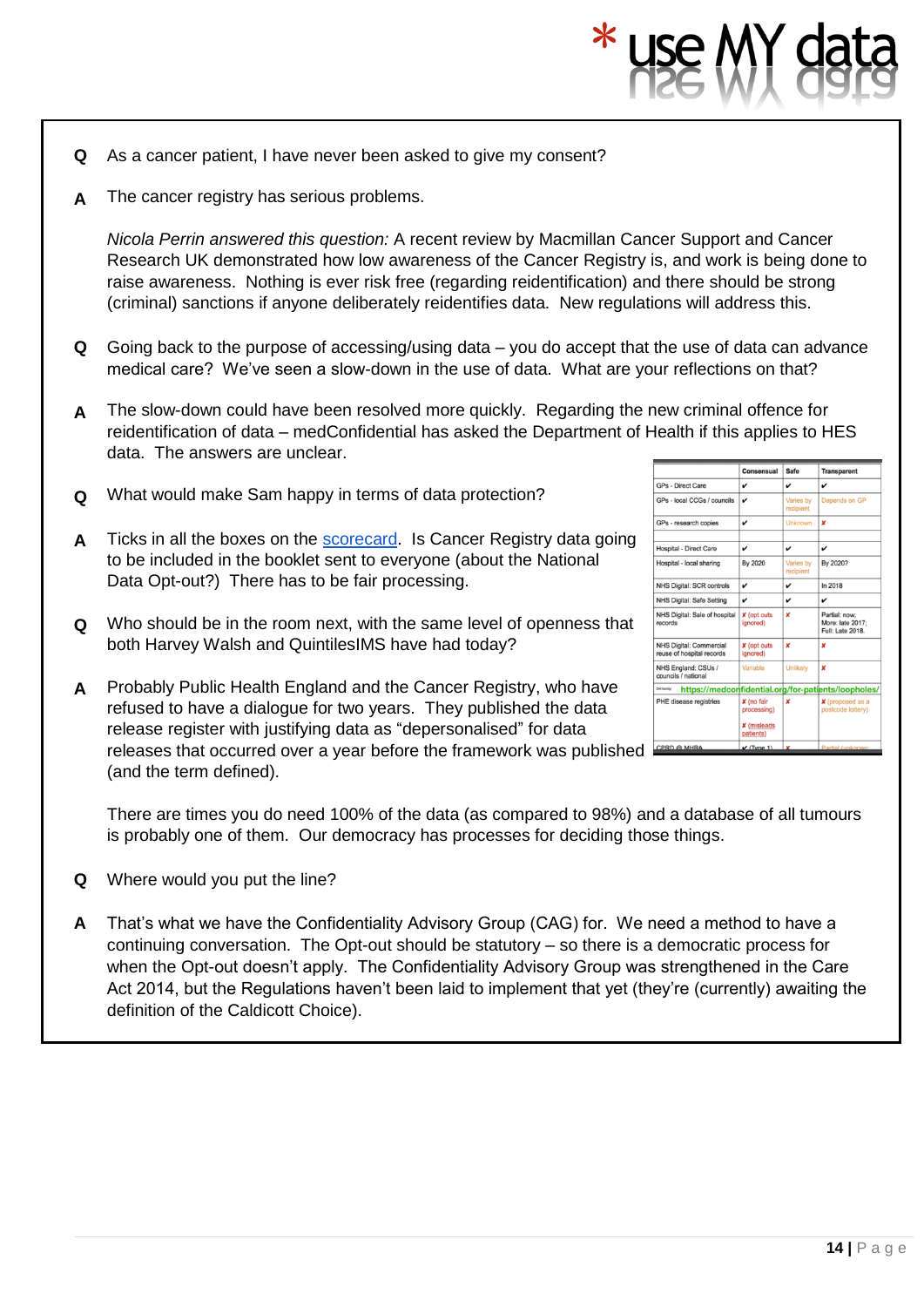#### **Session 7 What would patients like the next steps to be?**

#### **Nicola Perrin Head, Understanding Patient Data**

This concluding and interactive session sought feedback from delegates on the topics covered during the workshop and looked at next steps.

A quick overview of Understanding Patient Data was given. The organisation is funded by two research councils, the Wellcome Trust, Public Health England and the Department of Health. Understanding Patient Data works across the sectors, with more than 25 supporters.

Nicola gave an update on the resource that is being developed around commercial uses of data and asked delegates for feedback on key things they had learned during the day, what had surprised them the most and whether they felt more concerned or reassured about the use of their data.

#### Round table discussions

- There was a range of feelings about access to patient data, some quite polarized. Some delegates felt quite reassured about the use of their data and others felt data needs more protection.
- Transparency and awareness of data sources who collects what and the reasons for collection.
- Need more diagnostic decision tools for GPs to be developed through the use of patient data.
- Needs to be information of this type for GPs to consider when they see patients.
- There are risks versus benefits.
- There are some parts of the health system where people may be more concerned about the confidentiality of their data.
- Transparency around the data there are a number of organisations using and sharing data, what are the potential benefits of sharing data?
- What are the risks associated with using patient data, what issues do patients have?
- Need more from companies reporting back on how data is used. Presently studies using Hospital Episode Statistics (HES) data do not need to report back / publish.
- Would like better awareness around how QuintilesIMS uses data.
- Patients need to hear about how data is used; there are always issues of patients' access to journals.

Discussion points from delegates' questions, collected throughout the day

- Need clarity on the National Data Opt-out
- Information needed on where companies get data from
- NHS royalties (profits)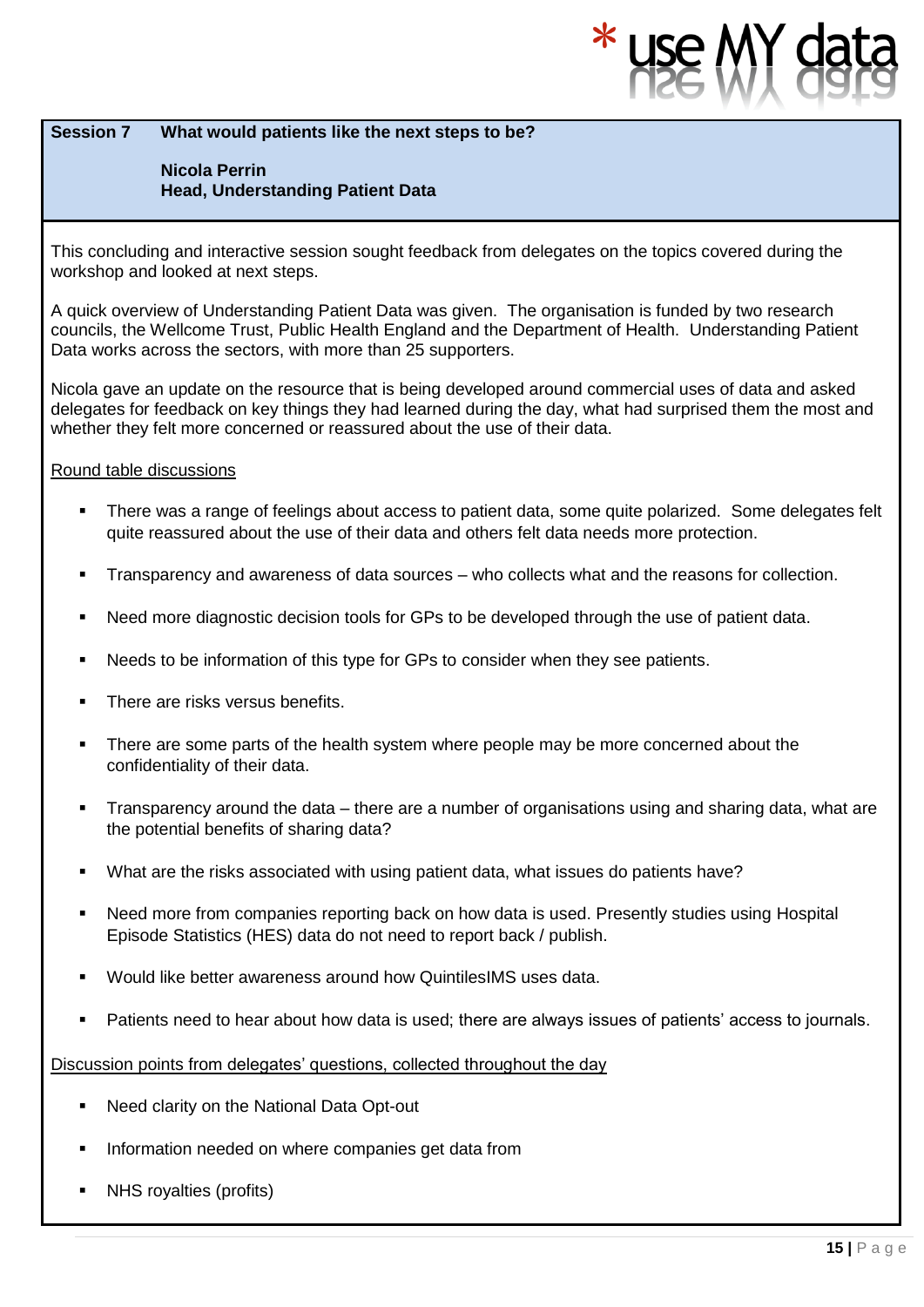- Data given to the Home Office by NHS Digital.
- Patients feeling like bystanders.
- The work of analysts is missing: what are they actually doing with the data? Reassurance is needed about security and that they can be trusted to use the data safely when they have it.
- Weigh up risks versus benefits, these can be hard to quantify.
- Potential harms / perceived harms.
- Confidentiality patients are often more concerned about those they know seeing their data and finding out information, than private companies.
- Emphasis on the value of the data.
- Controversy helps to define what the issues are. Shock and awe is very strong in the media.
- Important to include Sam in the discussion; it helps to define arguments. There is a very passionate side about data use and alongside that we also need a very dispassionate side – just the facts (risks and benefits) – so that patients and the public can make informed choices.
- In order to provide balance, challenge thinking, we need to have a scenario where people who are against having patient data used have to talk about the benefits, and those who are for data being used, have to speak about the risks.
- For patients with a poor prognosis their data will help to improve the lives of others, not their own.
- Several patients referenced a marketing letter from a pharmacy delivery service, which had been sent to their home addresses. How were their names and addresses obtained?
- Not enough awareness that commercial companies, such as QuintilesIMS, have to publish results.
- Is there a particular part of the healthcare system where people are concerned about data being used? Collective data is really powerful and can move services forward.
- Good to hear lots of different perspectives.

Understanding Patient Data will develop further information into online resources and a leaflet to incorporate / address issues which were discussed in the workshop. They are working with the pharmaceutical industry to get more stories about how data are used.

Please see Appendix 1 for the complete list of the 'post-it' note questions asked by delegates.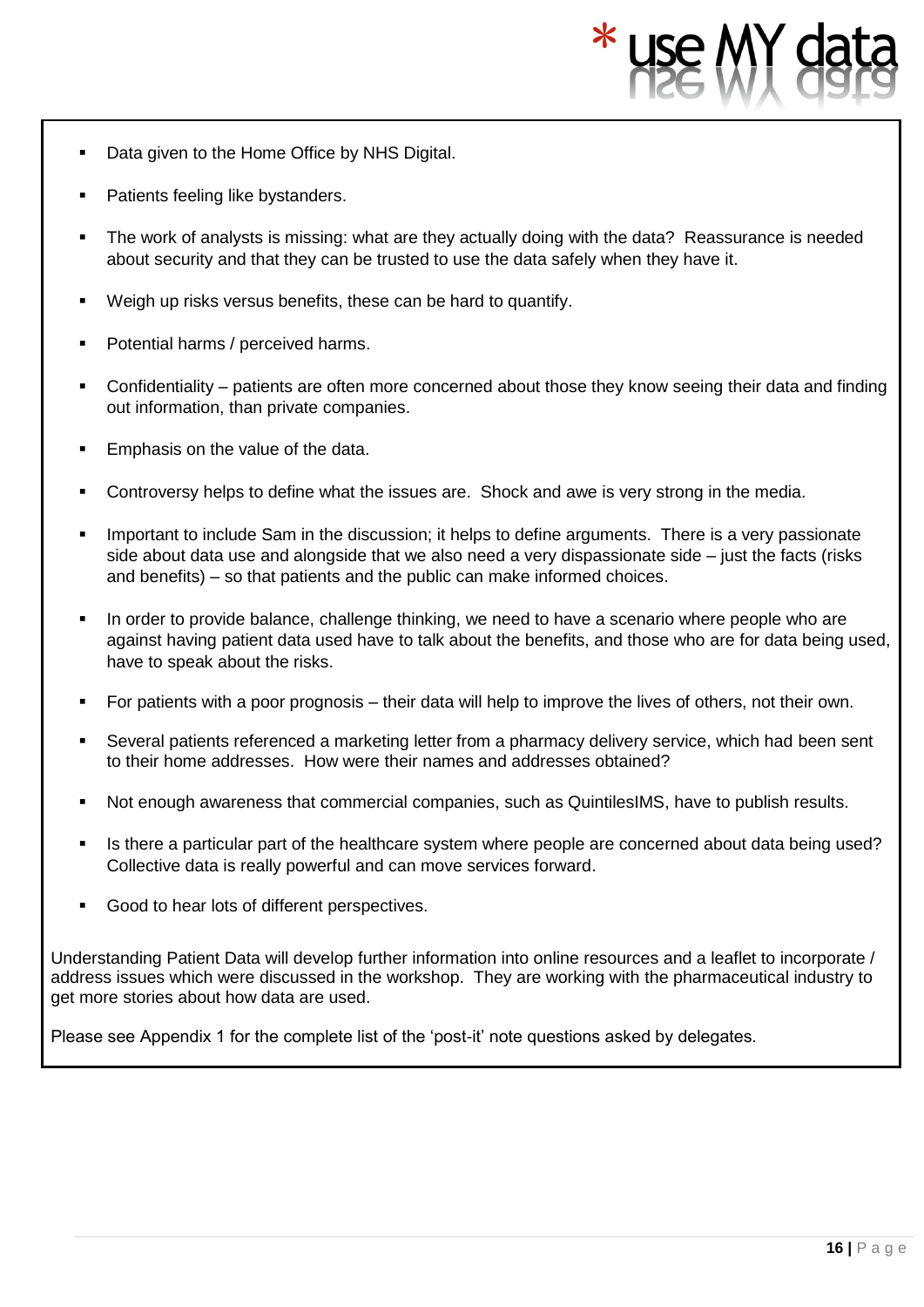

**Chair's closing summary** 

**Mike Birtwistle Founding Partner, Incisive Health**

Mike thanked all delegates and speakers for their contributions to the day. He acknowledged once more the role of patients, relatives and carers and the contribution of supporters, who all enabled the workshop to take place.

Mike closed the day by emphasising that there is much value in what we can achieve together: collectively data are much more valuable than they are individually.

**Acknowledgements** 

For their contributions to the workshop, use MY data gratefully acknowledges and thanks:

- Our workshop chair and speakers, for so generously giving their time
- Our delegates for their participation and time
- **■** Jane Lyons for her assistance on the day
- Jennifer Yiallouros for her assistance with this summary
- Our supporters who enabled the workshop to take place:
	- ➢ Leeds Institute for Data Analytics
	- ➢ QuintilesIMS
	- ➢ Understanding Patient Data.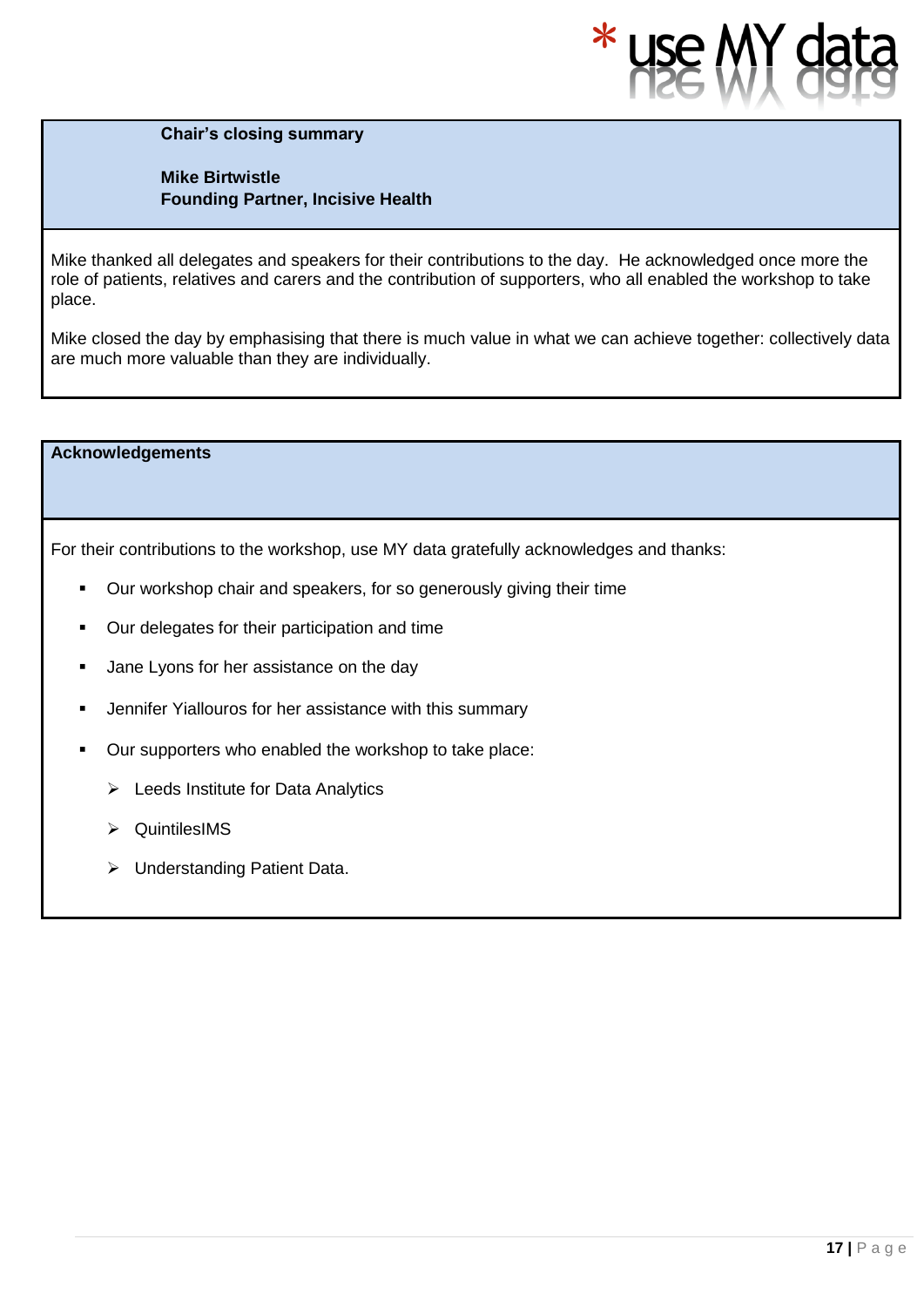### **Appendix 1 Complete list of the 'post-it note' questions and comments from delegates**

#### **General questions**

Can depersonalised data be shared overseas?

What about the data held by Public Health England in the ENCORE database obtained from cancer registration? Is this made available commercially?

Are data controllers so concerned about the security of data that research is being impacted?

How will we ensure data on cancer is still available after the National Data Opt-out comes in next year? We need a session on this please.

Who can have access to data: local Healthwatch? Individual patients?

Why do drug companies pay for systems such as AXON 360? Are we paying them to access patient data?

*Harvey Walsh's reply:* Companies pay to access AXON 360 so they can use the aggregated outputs with the NHS for purposes such as NICE submissions and local pathway analysis.

Examples (needed) of how the use of patient data has improved patient care i.e. directly attributable to collection of patient data.

How do you ensure data from rare conditions is de-identified? Particularly when combining datasets.

The National Cancer Patient Experience Survey has provided a useful source of data about the experience of cancer patients and areas where improvement is needed, but could be removed due to confidentiality issues. How can we deal with this?

As the NHS is splintered by privatisation, how can we guarantee that the owners of our data (GP, pharmacy) are not seeking commercial gain from selling our data?

Does ticking a terms and conditions box count as consent? (i.e. physical trackers, apps etc.)

How and what formats are used to get patients' consent? Confirm please.

The figure of 54% supporting the use of 'my health data' is appalling low. The default media reaction to the use and availability or worse, the loss of data, is uniformly negative. So, how can we better communicate the 'value versus risk' story? Why do I never see a 'good news' story involving data?

Discussion has centred around 'live data' – how does the situation change with respect to deceased medical records? What is their status? If they are of value in research how are they being used and, in which case, why are they apparently destroyed after ten years? If not why and, why are they being destroyed before a potential use has been ascertained? N.B. Scanned files/digital data require little storage space!

What minimum percentage of opt-outs result in a statistically significant skew in opt-in data analysis?

What is the proportion of opt-outs within available sample? Statistically, can this corrupt information?

Is the information you get from the NHS what you need? If you limit your request, what do you miss?

Do you anticipate having access to DNA data to access genetic markers? In this day of personalised medicine – yes.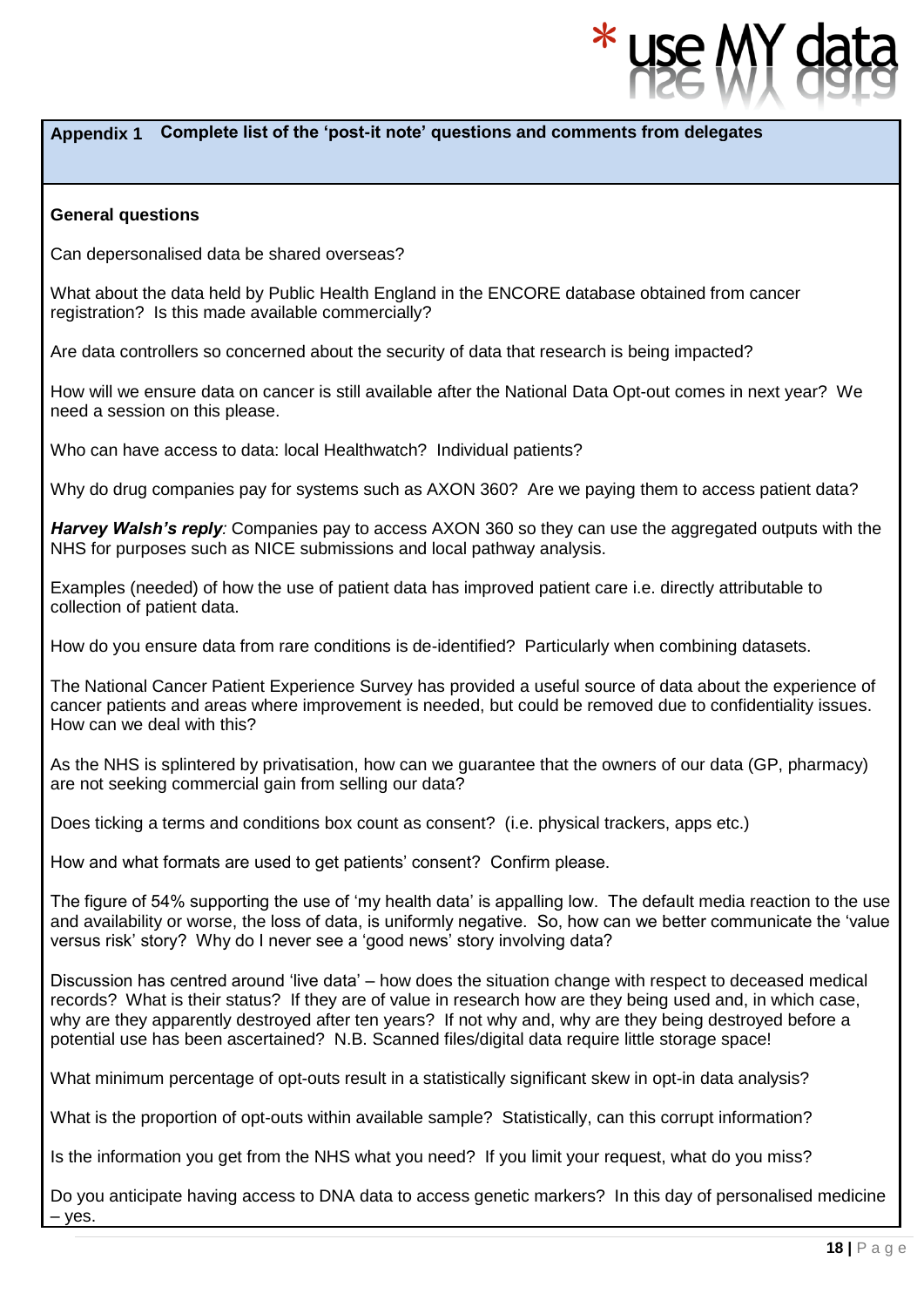The NHS has a need - it goes out to tender - tenderers need data. Tenderers ask/apply for varying levels of data for the same project. Surely the NHS can indulge in pre-assessment on the basis of applicants' requests? Should the NHS provide data on total requests to all?

This is just the start – the information/data has huge benefit in its use. In the future, do you see the prospect of patients adding to their own rewards of lifestyle? Exercise, nutrition etc.

With the increasing number of drug combinations to be tested are we running out of patients for these trials?

"Companies will never be given name or contact details" – will this condition be under a law that must be discussed in Parliament, or something that can be changed by a civil servant?

Process following release of data: what follow-up / progress / feed-back (is there), to take account of success / failure and then modify task or need for more data.

Why isn't the NHS working out partnership / patent percentage from commercial companies or academies using our data?

Do commercial companies have data from individual hospitals / NHS Trusts, or just NHS Digital?

Several patients referenced a marketing letter from a pharmacy delivery service, which had been sent to their home addresses. How were their names and addresses obtained?

#### **Comments & information**

The use of my health data is infinitely more important than the possible misuse.

Next year there will be a national 'opt-out' for patient data

Any company or body making a (reasonable) profit from the use of patient data:

- Must be business registered in the UK
- Pay full corporation tax in the UK
- Pay a living wage
- Profitability must be limited/capped
- Have a worker representative on the Board of Directors
- Profits not sent off shore.

The amount of money paid to hospitals / consultants etc. needs to be transparent for involving patients.

I think it is a shame that the companies are collaborating with GPs to help with their IT systems. This has led to different systems that are used, that are not able to 'talk to each other'. We need to stop this and try and develop 'one' system to be used throughout the NHS.

N3 = National NHS Network. This sits in parallel to the internet with similar protocols but it only accessible to organisations which meet high IT security standards, with firewalls between N3 and the internet. In addition, many Trusts use end to end encryption with encrypted/password protected attachments. The encryption used is based on military level standard with at least two factor authentication. N3 websites are nww.site.nhs.uk

Personal difficulty – only get Summary Care Record from those records held by the part of the NHS where treatment occurred. This means the patient has to go to all sources.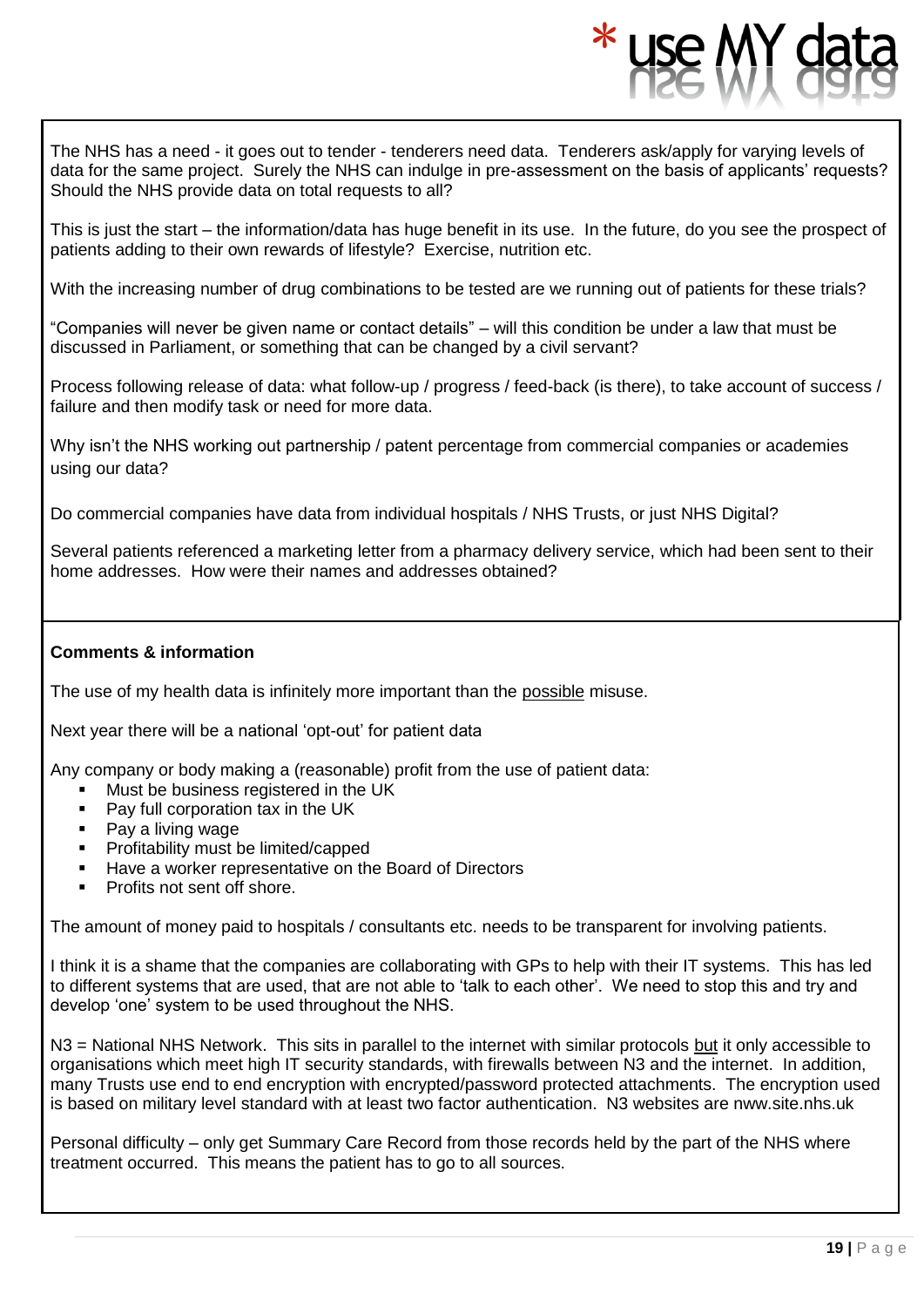#### **Questions for Harvey Walsh**

Would Harvey Walsh be able to separate pancreatic cancer data more accurately from Upper GI data, for the benefit of patient services?

*Harvey Walsh's reply:* Yes, analysis can be undertaken on pancreatic cancer specifically.

#### **Questions for QuintilesIMS**

You need to persuade NHSE and individual CCGs (particularly those operating without NHSE involvement) about how you can involve patients more directly:

- Raising awareness and education of your work etc.
- How to work directly with GPs & PPGs talking to them at combined meetings
- Finding out why patients may be reluctant to join trials.

Then you need to work more widely with other voluntary organisations simultaneously with CCGs – the multiplicity of connections/patients this will generate may surprise you!

Do you have patient representatives on your clinical studies teams?

What contribution is QuintilesIMS making to early diagnosis of pancreatic cancer ( $4<sup>th</sup>$  biggest cancer killer –  $3%$ survival not changed in 40 years!)

#### **Questions for NHS Digital**

Garry Coleman eloquently described the steps companies need to go through to access patient data. How did the Home Office bypass these processes? Giving asylum seekers' addresses does not benefit health or social care.

Are Section 251 exemptions assessed very stringently? I have heard researchers say personal data is needed – if the patients will not consent, a Section 251 will be applied for. This sort of attitude does not engender trust. How can you ensure that trust is maintained?

How much money does NHS Digital receive for supplying data to pharmaceutical companies on a yearly basis?

#### **Comment for medConfidential**

I have on more than one occasion begged for more information to be taken from relatives who have been ill and have had to fight for this to happen. It is our responsibility to improve health for future generations and personally for my children, my children's children and so on.

*medConfidential's comment*: No one should need to beg for their medical record to be used in accordance with their wishes (whether that's more sharing, or none).